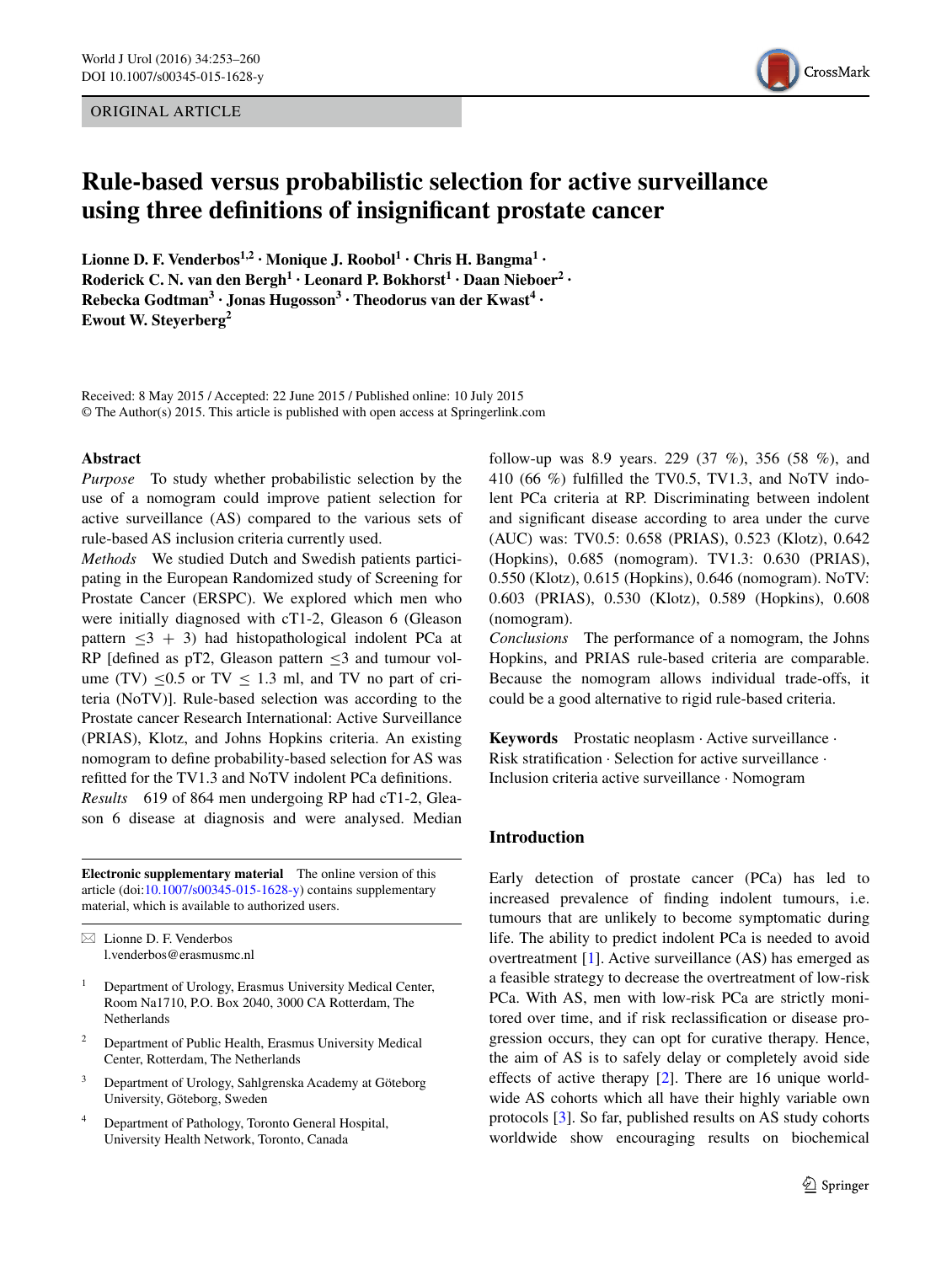recurrence (BCR) rates and disease-specific mortality [\[4](#page-6-3)]. Long-term effects are yet unknown. Research on how to improve the existing AS protocols is, however, needed as misclassification at diagnosis, and subsequent reclassification after one-year repeat biopsy is not uncommon [[5\]](#page-6-4). For example, 28 % of men within the Prostate cancer Research International: Active Surveillance (PRIAS) study were reclassified after one or more repeat biopsies [[6\]](#page-6-5).

Currently, all existing AS cohorts apply relatively simple combinations of inclusion criteria for patient selection ("rule-based selection"). More refined risk stratification through a nomogram may be preferable, especially in the light of individualised medicine and shared decision-making ("probability-based selection") [\[7](#page-6-6)]. We aimed to assess the performance of inclusion criteria as used in several prospective AS protocols in identifying indolent cancer at radical prostatectomy (RP) and follow-up outcomes of men who received immediate RP but were also suitable for AS. For comparison, we used a previously developed and externally validated nomogram that predicts indolent disease [[8,](#page-6-7) [9](#page-6-8)]. We hypothesise that the use of probabilistic selection by the use of a nomogram that incorporates multiple patient characteristics may be better for selection.

## **Materials and methods**

### **Patients**

Men included in this study were participants in the screening arm of the European Randomized study of Screening for Prostate Cancer (ERSPC). Data cohorts of the Swedish and Dutch sections of ERSPC were combined. All men were diagnosed with screen-detected PCa and underwent RP as primary treatment. Details on both Dutch and Swedish screening protocols were previously published [[10,](#page-6-9) [11\]](#page-6-10).

## **Methods**

Men with T3-4, Gleason  $\geq$ 7 PCa at diagnostic biopsy or an unknown tumour volume were excluded from this analysis, as well as men with positive lymph nodes or distant metastases at the time of diagnosis or at the time of surgery. A multiple imputation model was used to fill in missing data. We used the first imputation of a multiple imputation procedure with the impute function in SPSS software (IBM Corp. Released 2012. IBM SPSS Statistics for Windows, version 21.0. Armonk, NY: IBM Corp). A total of 936 confounder values were missing, comprising 13.5 % of all values. Filling in these values through imputation allowed us to include the 382 (44 %) patients with any missing value in the analysis. All tumour characteristics were used for the multiple imputation.

We first assessed the frequency of indolent PCa at RP according to the classic definition of pT2, tumour volume <0.5 ml (TV0.5), and pathological Gleason pattern ≤3 [\[12](#page-6-11)]. Men not fulfilling these criteria for indolent PCa  $(TV > 0.5$  ml and/or pathological Gleason pattern  $>3$ ) were categorised as having significant PCa.

Second, we selected men from our study cohort with low-risk PCa at diagnosis defined according to the PRIAS (T1c-T2, PSA  $\leq$  10 ng/ml; PSA density <0.20 ng/ml/ cc, Gleason  $\leq$  3 + 3,  $\leq$  2 positive cores), Klotz (T1b-T2b; PSA  $\leq$  10 ng/ml; Gleason  $\leq$ 6), and Johns Hopkins criteria (T1c, PSA density <0.15 ng/ml/cc, Gleason  $\leq 6$ ,  $\leq 2$  positive cores,  $\leq 50$  % single core involvement). The frequencies of indolent PCa at RP in these groups were studied.

Third, we explored the use of a nomogram to estimate risk for indolent PCa at RP [\[13](#page-6-12)]. We assessed the effect of applying various eligibility criteria for the nomogram (T1c-T2a, PSA  $\leq$  20 ng/ml; Gleason  $\leq$ 3 + 3,  $\leq$ 50 % positive cores, 20 mm PCa, 40 mm benign tissue in all cores) and of different thresholds in the predicted chance of harbouring indolent PCa (referred to as Pind) on the number of men remaining suitable for AS at diagnosis.

The classic definition of a pathologic indolent PCa ( $pT2$ , TV0.5, and Gleason pattern  $\leq$ 3) might be too restrictive and not reflecting biology well [\[14](#page-6-13)]. Therefore, we repeated steps one to three with two updated and more recent definitions of indolent PCa: (1) pT2, tumour volume  $\langle 1.3 \text{ ml (TV1.3)} \rangle$  and Gleason pattern  $\langle 3 + 3 \text{ [14–16]} \rangle$  $\langle 3 + 3 \text{ [14–16]} \rangle$  $\langle 3 + 3 \text{ [14–16]} \rangle$  $\langle 3 + 3 \text{ [14–16]} \rangle$ ; (2) pT2, Gleason pattern  $\leq$ 3 + 3 and tumour volume no part of definition (NoTV)  $[15]$  $[15]$ . For step three, the nomogram was refitted twice using the original data  $[13]$  $[13]$ , to account for the adjusted definitions of an indolent PCa.

Having the availability of follow-up data, we were able to calculate BCR after RP. The criteria proposed by Freedland et al. [[17\]](#page-6-16) were used to define BCR, i.e. one PSA value after RP > 0.2 ng/ml. The different sets of rule-based selection criteria and Pind cut-off points were compared using the Kaplan–Meier method and the log-rank test.

We finally applied decision curve analysis (DCA) [[18](#page-6-17)] to evaluate the potential clinical usefulness of rule-based selection and probability-based selection models. We estimated a net benefit (NB) for the four models by summing the benefits (true-positive indolent PCa) and subtracting the harms (falsepositive indolent PCa).The harms were weighted by a factor related to the relative harm of being unjustly included on AS versus being directly curatively treated while suitable for AS. This weighting was derived from the threshold probability at which a patient would opt for AS. This threshold varies between men and urologists. Clinical practice currently uses a threshold probability of 50–70 % [\[19](#page-6-18)]. The interpretation of a decision curve is rather straightforward; the model with the highest NB at a particular threshold should be chosen over alternative models.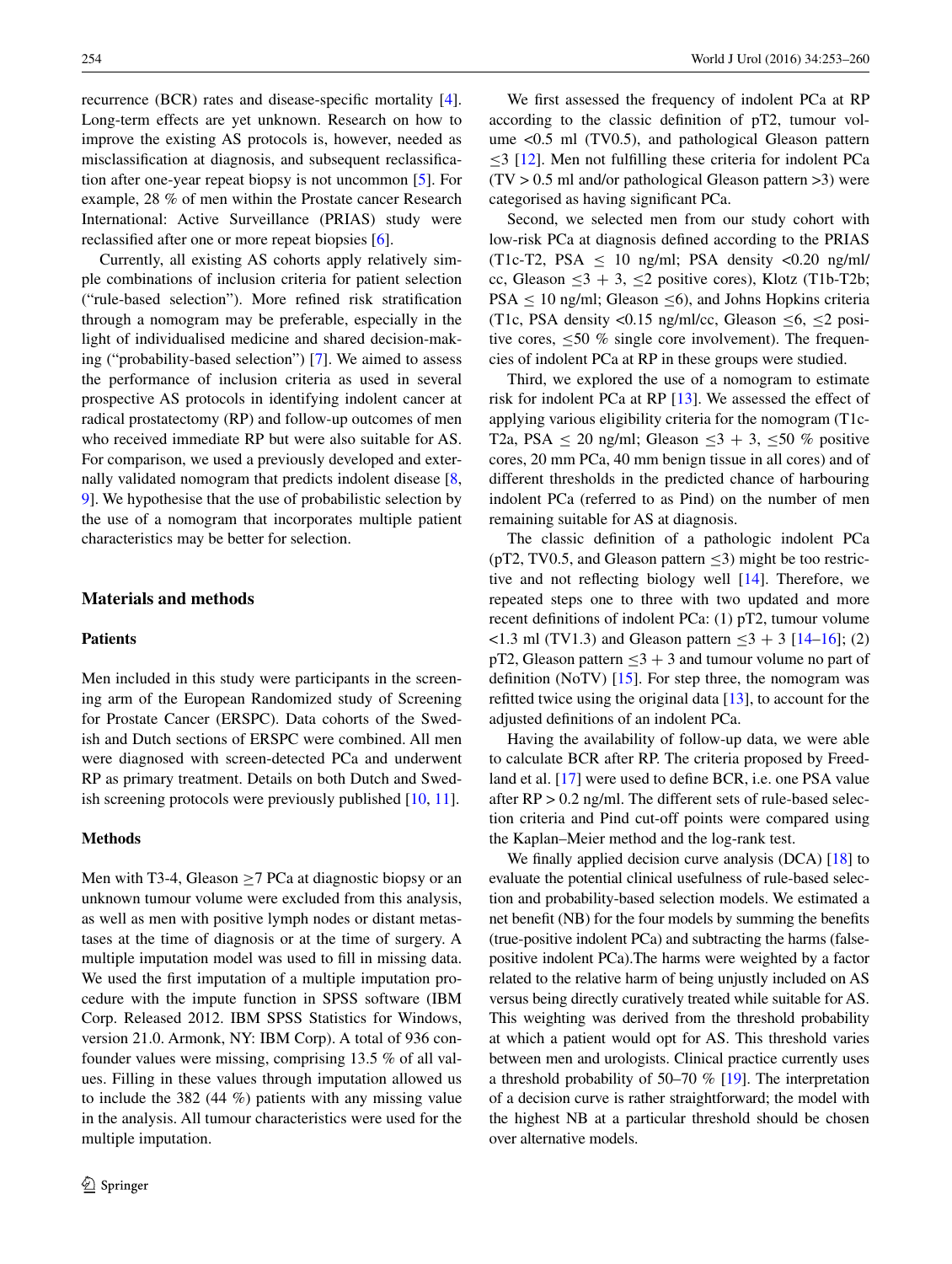*P* values (two-sided) <0.05 were considered statistically significant. For statistical analysis, we used the Statistical Package for the Social Sciences (SPSS) version 21 (IBM Corp. Released 2012. IBM SPSS Statistics for Windows, version 21.0. Armonk, NY: IBM Corp) and R version 2.15.2 (R Foundation for Statistical Computing, Vienna, Austria).

<span id="page-2-0"></span>**Table 1** Study cohort characteristics at diagnosis and outcomes after radical prostatectomy  $(n = 619)$ 

Our study cohort consisted of 864 men of whom 619 had cT1-2, Gleason 6 disease at diagnosis and were therefore eligible for analyses. Median follow-up time after diagnosis was 8.9 years. Table [1](#page-2-0) presents the study cohort characteristics at diagnosis and outcomes after RP. With

| At diagnosis                                                                      |                |               |
|-----------------------------------------------------------------------------------|----------------|---------------|
| ERSPC study centre:                                                               |                |               |
| The Netherlands $(n, \%)$                                                         | 336            | 54            |
| Sweden $(n, \%)$                                                                  | 283            | 46            |
| Follow-up (years) (median, 25-75p)                                                | 8.9            | $5.9 - 10.9$  |
| Age (years) (median, 25-75p)                                                      | 62.9           | $60.1 - 66.2$ |
| Clinical disease stage $(n, %)$ :                                                 |                |               |
| T <sub>1c</sub>                                                                   | 395            | 64            |
| T <sub>2</sub> a                                                                  | 157            | 25            |
| T <sub>2</sub> b                                                                  | 37             | 6             |
| T <sub>2c</sub>                                                                   | 30             | 5             |
| PSA (ng/ml) (median, 25–75p)                                                      | 4.5            | $3.5 - 6.4$   |
| Prostate volume (cc; median, 25–75p)                                              | 35.1           | $28.3 - 45.1$ |
| PSA density (ng/ml/cc; median, 25-75p)                                            | 0.13           | $0.09 - 0.18$ |
| Total number of cores (median, 25–75p)                                            | 6              | $6 - 6$       |
| Number of positive cores (median, 25–75p)                                         | $\overline{c}$ | $1 - 3$       |
| Total benign tissue (mm; median, 25–75p)                                          | 67.6           | 56.0-78.5     |
| Total PCa tissue (mm; median, 25-75p)                                             | 4.0            | $2.1 - 8.1$   |
| Percentage cancer per positive core (median, 25-75p)                              | 30.5           | $14.7 - 64.3$ |
| Gleason sum:                                                                      |                |               |
| $\leq 6$                                                                          | 619            | 100           |
| Prediction indolent cancer (median, $25-75p$ ) ( $n = 455$ suitable for nomogram) | 60%            | 40-78 %       |
| At radical prostatectomy                                                          |                |               |
| Tumour volume $(n, \%)$                                                           |                |               |
| $\leq 0.5$ cc                                                                     | 284            | 46            |
| $>0.5$ cc                                                                         | 335            | 54            |
| $\leq$ 1.3 cc                                                                     | 497            | 80            |
| $>1.3$ cc                                                                         | 122            | 20            |
| Gleason sum $(n, \%)$                                                             |                |               |
| $\leq$ 6 (no pattern 4)                                                           | 468            | 76            |
| >7                                                                                | 140            | 24            |
| Indolent cancer (tumour volume $\leq 0.5$ cc, T2, Gleason $\leq 3 + 3$ disease)   |                |               |
| Yes $(n, \%)$                                                                     | 229            | 37            |
| No $(n, \%)$                                                                      | 390            | 63            |
| Indolent cancer (tumour volume $\leq 1.3$ cc, T2, Gleason $\leq 3 + 3$ disease)   |                |               |
| Yes $(n, \%)$                                                                     | 356            | 58            |
| No $(n, \%)$                                                                      | 263            | 42            |
| Indolent cancer (T2, Gleason $\leq$ 3 + 3 disease, no tumour volume cut-off)      |                |               |
| Yes $(n, \%)$                                                                     | 410            | 66            |
| No $(n, \%)$                                                                      | 209            | 34            |

*25–75p* 25–75 percentile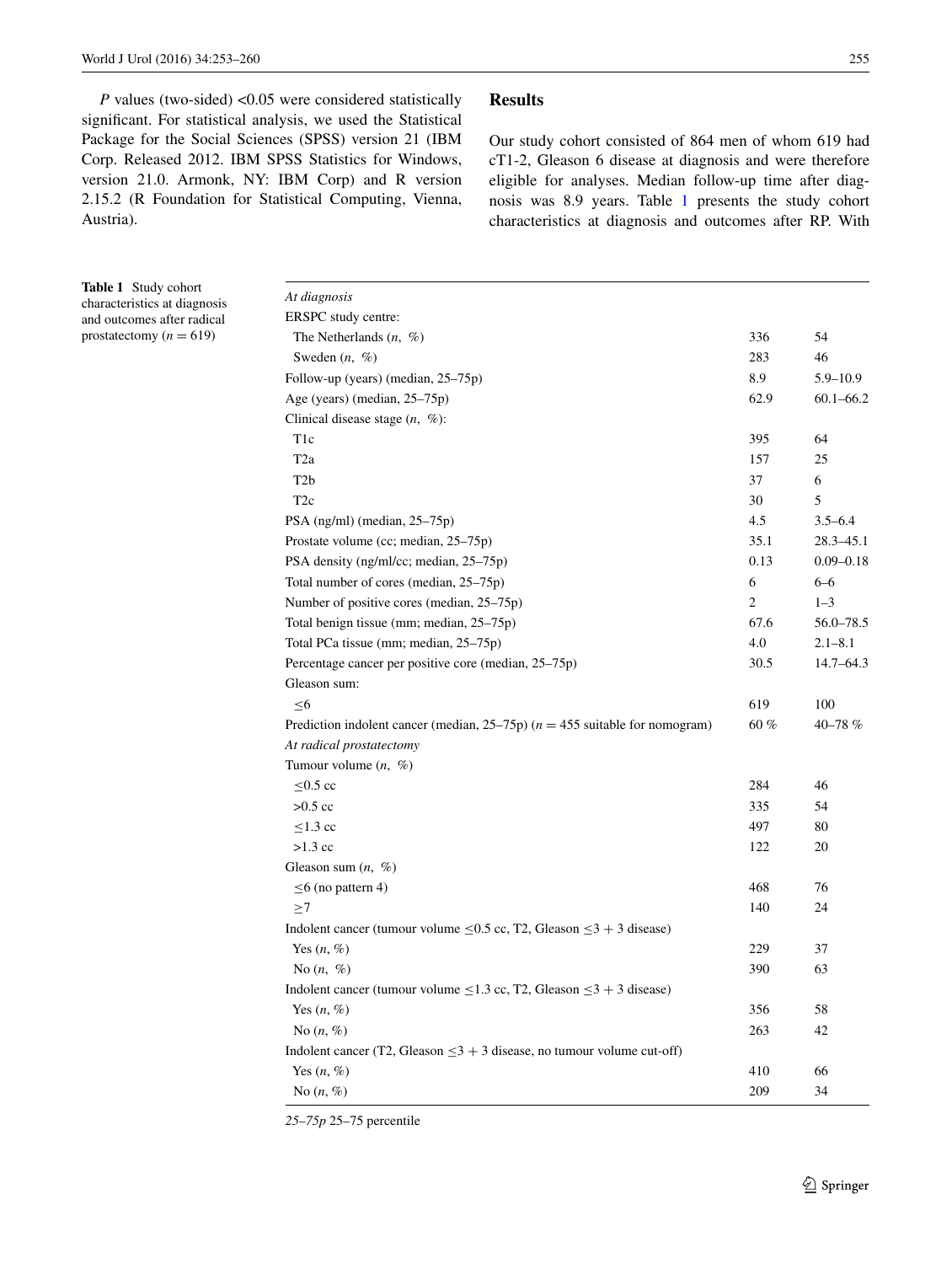TV0.5 cut-off, a total of 229 (37 %) tumours at RP could be defined as indolent versus 390 (63 %) as significant. When applying the TV1.3 and NoTV indolent PCa definitions, the number of indolent PCa increases to 356 (58) and 410 (66 %), respectively. Pind could be calculated for 455 (74 %) men meeting the nomogram inclusion criteria.

Table [2](#page-4-0) presents the sensitivity, specificity, positive predictive value (PPV), and negative predictive value (NPV) for all three indolent PCa definitions (TV0.5, TV1.3, NoTV) at RP of the rule-based selection and nomogrambased selection approaches. The table also contains the effect of applying different thresholds of the nomogram calculated risk of harbouring indolent PCa, i.e. Pind.

The area under the curve (AUC) for the TV0.5 indolent definition was 0.658 for PRIAS, 0.523 for Klotz, 0.642 for Johns Hopkins, and 0.685 for the nomogram. For the TV1.3 indolent definition, the AUC for PRIAS was 0.630, for Klotz 0.550, for Johns Hopkins 0.615, and for the refitted nomogram 0.646. For the NoTV indolent definition, the AUC for PRIAS was 0.603, for Klotz 0.530, for Johns Hopkins 0.589, and for the refitted nomogram 0.608.

Table [2](#page-4-0) furthermore presents the number of men who experienced BCR after RP according to the three definitions of indolent disease in the different sets of rule-based criteria and the nomogram suitable cohort. A log-rank test showed that the number of men experiencing BCR do not differ statistically between the groups. However, the distribution of BCR over the indolent and significant group changes, with a rising percentage of BCR in the indolent group (TV0.5 = 3.4 %, TV1.3 = 4.9 %, NoTV = 6.3 %). We found that in ROC analysis (Appendix Fig. 1), the nomogram (TV0.5) had a slightly better sensitivity-to-specificity ratio than the PRIAS rules. The AUC for the nomogram (TV0.5) was 0.610, for PRIAS 0.584, for Klotz 0.524, for Johns Hopkins 0.615, for the refitted TV1.3 nomogram 0.595, and for the refitted NoTV nomogram 0.570.

In terms of clinical usefulness, we found that in DCA analysis (appendix Fig. 2a–c), no large differences in NB were seen for threshold probabilities 50–70 %, which are clinically most relevant.

## **Discussion**

In our cohort of Dutch and Swedish screen-detected PCa patients who all underwent initial RP, 37 % fulfilled the TV0.5 indolent PCa criteria at RP increasing to 58 % for the TV1.3 indolent PCa criteria and 66 % for the NoTV indolent PCa definition. More stringent rule-based AS inclusion criteria as well as stricter nomogram probability thresholds decrease the rate of misclassified tumours in a rather similar fashion, but both at the cost of a substantial number of patients no longer considered suitable for AS.

The nomogram based on TV0.5 had slightly better sensitivity and specificity with respect to BCR outcome than the PRIAS and Klotz criteria. If we juxtapose the TV0.5 nomogram to the Johns Hopkins criteria, the latter performed better but at the cost of including less patients and thereby curatively treating patients that might also would have been suitable for AS.

On the basis of a Kaplan–Meier analysis (curves not shown), we cannot conclude that the use of the TV0.5 nomogram is preferred over the use of rule-based selection or vice versa. However, for BCR the TV0.5 nomogram outperformed the PRIAS and Klotz criteria. The TV0.5 nomogram, however, performed slightly worse than the Johns Hopkins criteria. If we chose a slightly lower Pind and therewith allowing more men to be included on AS, sensitivity and specificity of the TV0.5 nomogram are still acceptable. This flexibility in application is a property of using a nomogram for selection rather than a strict set of rules and desirable in the light of individualised medicine and shared decision-making.

Because the classic definition of a pathologically indolent PCa may be too restrictive [[14\]](#page-6-13), we also used two more updated definitions of an indolent PCa. When juxtaposing the models, the TV0.5 nomogram (AUC 0.685) was slightly better in discriminating indolent from significant PCa than the PRIAS (AUC 0.658), Johns Hopkins (AUC 0.642), and Klotz (AUC 0.523) criteria. This trend of the nomogram predicting slightly better is also seen for the refitted TV1.3 and NoTV nomograms.

Perfect patient selection for AS using either rule-based selection criteria or by applying a nomogram seems difficult at present. The AUCs illustrate that both approaches are currently suboptimal in differentiating indolent from non-indolent disease at RP in a group of men with already low-risk features at diagnosis. This is confirmed by the study of Wang et al. [\[20](#page-6-19)] whom in a group of 273 AS patients who underwent multiple biopsies and/or delayed RP found that nomograms designed to predict indolent tumours only have a modest ability to predict biopsy progression and any progression on either biopsy or surgery in men choosing an AS management strategy. Wang et al. furthermore concluded that in a subgroup of 58 men, none of the various nomograms were able to predict surgical progression at RP [\[20](#page-6-19)]. Since AS is incorporated into many guidelines (AUA, NCCN, EAU, etc.) as a viable management strategy for men with either very low-risk or low-risk PCa, it is expected that more men will elect AS as their primary therapy. The optimisation of both rule-based selection and probability-based selection is therefore warranted.

Over the past few years, magnetic resonance imaging (MRI) is emerging as a tool which may be able to more accurately determine the risk of significant disease and progression of disease over time by improving sampling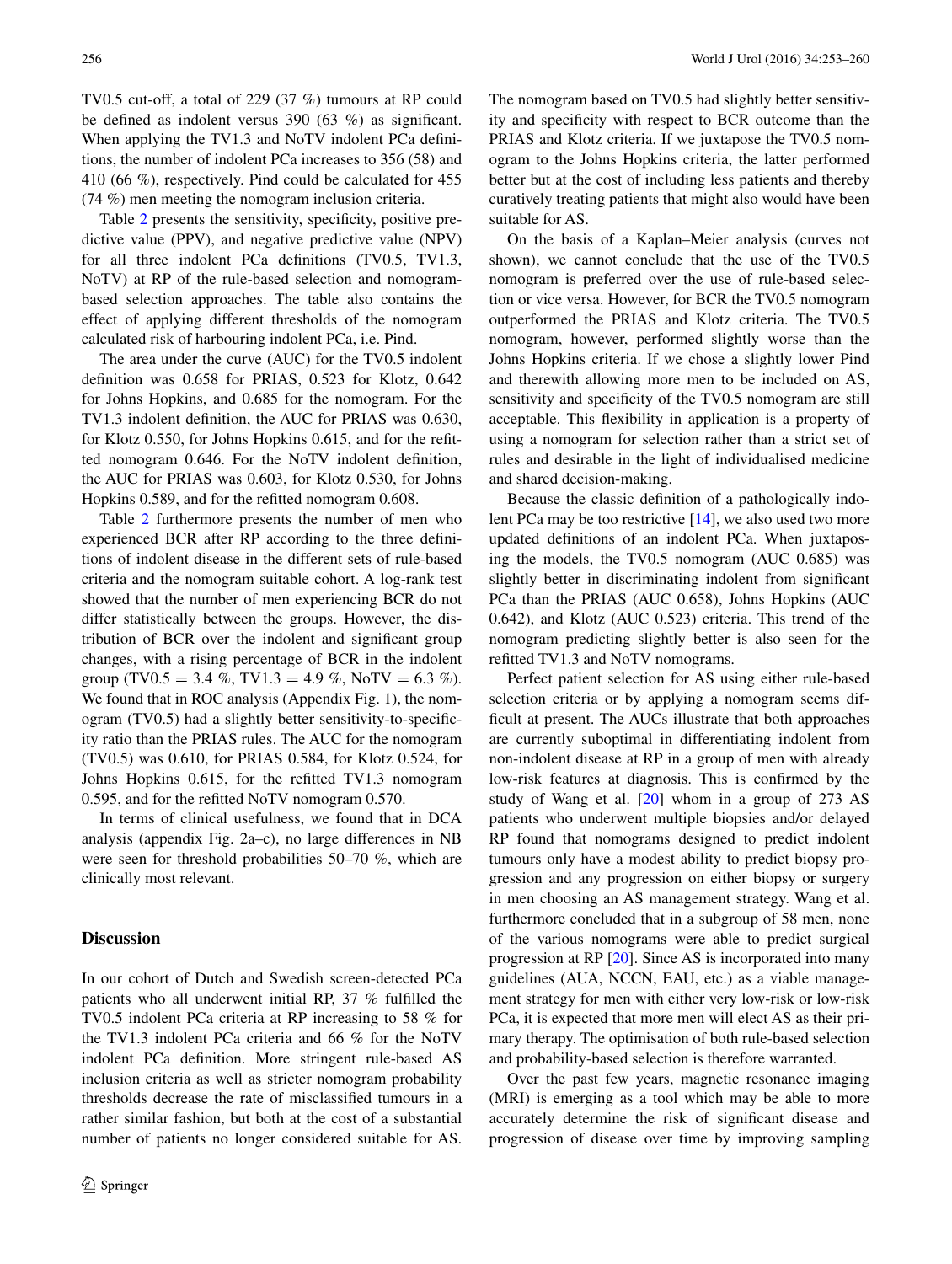<span id="page-4-0"></span>

| Table 2                                         |                                    |                                  |                | Sensitivity, specificity, and BCR for several sets of rule-based and nomogram-based AS inclusion criteria for selecting indolent PCa at RP (n = 619) |                                 |                                |                                                                |                                    |                                     |                                  |                                   |                     |                                                           |                                                                |
|-------------------------------------------------|------------------------------------|----------------------------------|----------------|------------------------------------------------------------------------------------------------------------------------------------------------------|---------------------------------|--------------------------------|----------------------------------------------------------------|------------------------------------|-------------------------------------|----------------------------------|-----------------------------------|---------------------|-----------------------------------------------------------|----------------------------------------------------------------|
| TV0.5                                           | Total low-<br>risk PCa<br>included | Total low-<br>risk PCa<br>missed | $%$ included   | $(TV \le 0.5)$ at<br>RP included<br>Indolent PCa                                                                                                     | PCa at RP<br>Indolent<br>missed | Sens                           | Significant<br>PCa at RP<br>included                           | Significant<br>PCa at RP<br>missed | Spec                                | PPV                              | NPV                               | Total BCR<br>$($ %) | BCR-indo-<br>$(\text{TV} \leq 0.5)$<br>lent PCa<br>$(\%)$ | $(TV > 0.5)$ (%)<br>nificant PCa<br>$BCR - sig$                |
|                                                 |                                    |                                  |                |                                                                                                                                                      |                                 |                                |                                                                |                                    |                                     |                                  |                                   |                     |                                                           |                                                                |
| Total cohort                                    | 619                                |                                  | 100            | 229                                                                                                                                                  |                                 |                                | 390                                                            |                                    |                                     |                                  |                                   | 82(13.3)            | 21(3.4)                                                   | 61 (9.9)                                                       |
| <b>PRIAS</b>                                    | 354                                | 265                              | 57             | 180                                                                                                                                                  | $\overline{4}$                  | $\mathscr{C}$<br>79            | 174                                                            | 216                                | of<br>55                            | $\mathcal{C}$<br>51              | $\mathcal{C}$<br>82               | 34 (9.6)            | 18(5.1)                                                   | 16(4.5)                                                        |
| Klotz                                           | 537                                | 82                               | 87             | 207                                                                                                                                                  | $\mathfrak{L}$                  | 90 %                           | 330                                                            | $\infty$                           | oz<br>15                            | $\mathcal{C}$<br>39              | $\mathscr{C}$<br>73               | 66 (12.3)           | 18(3.4)                                                   | 48 (8.9)                                                       |
| <b>Johns Hopkins</b>                            | 171                                | 448                              | 28             | 104                                                                                                                                                  | 125                             | $\mathscr{C}$<br>45            | 67                                                             | 323                                | of<br>82                            | $\mathscr{C}$<br>$\overline{61}$ | $\mathscr{C}$<br>72               | 9(5.3)              | 8(4.7)                                                    | $1(0.6)$                                                       |
| Nomogram                                        |                                    |                                  |                |                                                                                                                                                      |                                 |                                |                                                                |                                    |                                     |                                  |                                   |                     |                                                           |                                                                |
| Suitable                                        | 455                                | 164                              | 74 %           | 193                                                                                                                                                  | 36                              | $\mathcal{C}$<br>84            | 262                                                            | 128                                | $\mathcal{C}^{\mathcal{C}}_0$<br>33 | $\mathscr{C}$<br>42              | $\mathcal{C}$<br>78               | 51(11.2)            | 16(3.5)                                                   | 35(7.7)                                                        |
| Pind >50 %                                      | 283                                | 336                              | 46 %           | 149                                                                                                                                                  | 80                              | 65%                            | 134                                                            | 256                                | $96\%$                              | 53 $%$                           | 76%                               | 24(8.4)             | 12(4.2)                                                   | 12(4.2)                                                        |
| Pind $> 60\ \%$                                 | 227                                | 392                              | 37%            | 123                                                                                                                                                  | 106                             | 54 $%$                         | 104                                                            | 286                                | 73%                                 | 54%                              | 73%                               | 18(7.9)             | 9(4.0)                                                    | 9(4.0)                                                         |
| Pind >70 %                                      | 161                                | 458                              | 26 %           | $\overline{5}$                                                                                                                                       | 135                             | $41~\%$                        | 67                                                             | 323                                | 83%                                 | 58%                              | 71%                               | 14(8.7)             | 8(5.0)                                                    | 6(3.7)                                                         |
| TV1.3                                           | Total low-<br>risk PCa<br>included | Total low-<br>risk PCa<br>missed | $%$ included   | $(TV \le 1.3)$ at<br>Indolent PCa<br>RP included                                                                                                     | PCa at RP<br>Indolent<br>missed | Sens                           | PCa(TV > 1.3)<br>at RP included<br>Significant                 | Significant<br>PCa at RP<br>missed | Spec                                | PPV                              | NPV                               | Total BCR<br>$(\%)$ | BCR-indo-<br>$(TV \leq 1.3)$<br>lent PCa<br>$($ %)        | $(TV > 1.3)$ (%)<br>nificant PCa<br>$-8i$<br>BCR-              |
| Total cohort                                    | 619                                |                                  | 100            | 356                                                                                                                                                  |                                 |                                | 263                                                            |                                    |                                     |                                  |                                   | (13.3)<br>82        | 30(4.9)                                                   | 52(8.4)                                                        |
| <b>PRIAS</b>                                    | 354                                | 265                              | 57             | 243                                                                                                                                                  | 113                             | of<br>8 <sup>o</sup>           | $\Xi$                                                          | 152                                | $28.8\%$                            | 69%                              | of<br>57                          | 34 (9.6)            | 21(5.9)                                                   | 13(3.7)                                                        |
| Klotz                                           | 537                                | 82                               | 87             | 324                                                                                                                                                  | 32                              | of<br>$\overline{5}$           | 213                                                            | 50                                 | 19 $\%$                             | $90\,09$                         | $\mathcal{C}$<br>$\overline{61}$  | 66 (12.3)           | 26(4.8)                                                   | 40 (7.5)                                                       |
| <b>Johns Hopkins</b>                            | 171                                | 448                              | 28             | 133                                                                                                                                                  | 223                             | $\mathscr{C}$<br>57            | 38                                                             | 225                                | $\mathscr{C}$<br>86                 | of<br>78                         | of<br>50                          | (5.3)<br>$\bullet$  | 8(4.7)                                                    | $(0.6)$<br>$\overline{\phantom{0}}$                            |
| Nomogram (refitted for indolent PCa with TVI.3) |                                    |                                  |                |                                                                                                                                                      |                                 |                                |                                                                |                                    |                                     |                                  |                                   |                     |                                                           |                                                                |
| Suitable                                        | 455                                | 164                              | 74             | 281                                                                                                                                                  | 75                              | 79 %                           | 174                                                            | 89                                 | $\mathscr{C}$<br>34                 | of<br>$\mathcal{O}$              | $\mathcal{C}$<br>54               | 51 (11.2)           | 22(4.8)                                                   | 29(6.4)                                                        |
| Pind >50 %                                      | 312                                | 307                              | 50             | 218                                                                                                                                                  | 138                             | of<br>$\overline{6}$           | $\overline{5}$                                                 | 169                                | $\mathcal{C}$<br>64                 | 70 %                             | 55%                               | 29(9.3)             | 16(5.1)                                                   | 13(4.2)                                                        |
| Pind >60 %                                      | 246                                | 373                              | $\overline{4}$ | 173                                                                                                                                                  | 183                             | 49 %                           | 73                                                             | 190                                | $\mathcal{C}$<br>72                 | $70~\%$                          | 51 %                              | 17(6.9)             | 10(4.1)                                                   | 7(2.8)                                                         |
| Pind $>70$ %                                    | 179                                | 40                               | 29             | 129                                                                                                                                                  | 227                             | $\mathcal{C}$<br>36            | $50\,$                                                         | 213                                | $\mathcal{C}$<br>81                 | $\mathcal{C}$<br>72              | $\mathcal{C}$<br>48               | 15 (8.4)            | 10(5.6)                                                   | 5(2.8)                                                         |
| NoTV                                            | Total low-<br>risk PCa<br>included | Total low-<br>risk PCa<br>missed | $%$ included   | $G13 + 3$<br>included<br>Indolent PCa<br>at $RP$<br>(pT2,                                                                                            | PCa at RP<br>Indolent<br>missed | Sens                           | $Cl > 3 + 3$ ) at<br>PCa (pT3-4,<br>RP included<br>Significant | Significant<br>PCa at RP<br>missed | Spec                                | PPV                              | NPV                               | Total BCR<br>$($ %) | BCR-indo-<br>$3 + 3(%)$<br>lent PCa<br>(pT2, GI           | cant PCa (pT3<br>4, Gl > 3 + 3)<br>-signifi-<br>BCR-<br>$(\%)$ |
| Total cohort                                    | 619                                |                                  | 100            | 410                                                                                                                                                  |                                 |                                | 209                                                            |                                    |                                     |                                  |                                   | 82(13.3)            | 39(6.3)                                                   | 43 (7.0)                                                       |
| <b>PRIAS</b>                                    | 354                                | 265                              | 57             | 263                                                                                                                                                  | 147                             | $\mathscr{C}$<br>$\mathcal{Z}$ | $\overline{5}$                                                 | 118                                | 56 %                                | $\mathscr{C}$<br>$\overline{7}$  | 75 %                              | 34 (9.6)            | 24(6.8)                                                   | 10(2.9)                                                        |
| Klotz                                           | 537                                | $82\,$                           | 87             | 364                                                                                                                                                  | $\frac{4}{6}$                   | 89 %                           | 173                                                            | 36                                 | 17 $\%$                             | $98.8\,$                         | $44~%$                            | 66 (12.3)           | 32(6.0)                                                   | 34(6.3)                                                        |
| Johns Hopkins 171                               |                                    | 448                              | 28             | 138                                                                                                                                                  | 272                             | of<br>34                       | 33                                                             | 176                                | of<br>84                            | of<br>81                         | $\mathcal{C}$<br>$\Theta$         | 9(5.3)              | 8(4.7)                                                    | 1(0.6)                                                         |
| Nomogram (refitted for indolent PCa without TV) |                                    |                                  |                |                                                                                                                                                      |                                 |                                |                                                                |                                    |                                     |                                  |                                   |                     |                                                           |                                                                |
| Suitable                                        | 455                                | 164                              | 74             | 314                                                                                                                                                  | $\frac{8}{2}$                   | $\mathcal{C}$<br>77            | 141                                                            | 68                                 | $33~\%$                             | $99\%$                           | $\mathcal{C}$<br>$\overline{4}$   | 51 (11.2)           | 27(5.9)                                                   | 24(5.3)                                                        |
| Pind > 50 %                                     | 378                                | 241                              | $\overline{6}$ | 273                                                                                                                                                  | 137                             | $\mathcal{C}$<br>67            | 105                                                            | 104                                | $20~\%$                             | $\mathcal{C}$<br>72              | $\mathcal{C}^{\mathcal{C}}$<br>43 | 40 (10.6)           | 25(6.6)                                                   | 15(4.0)                                                        |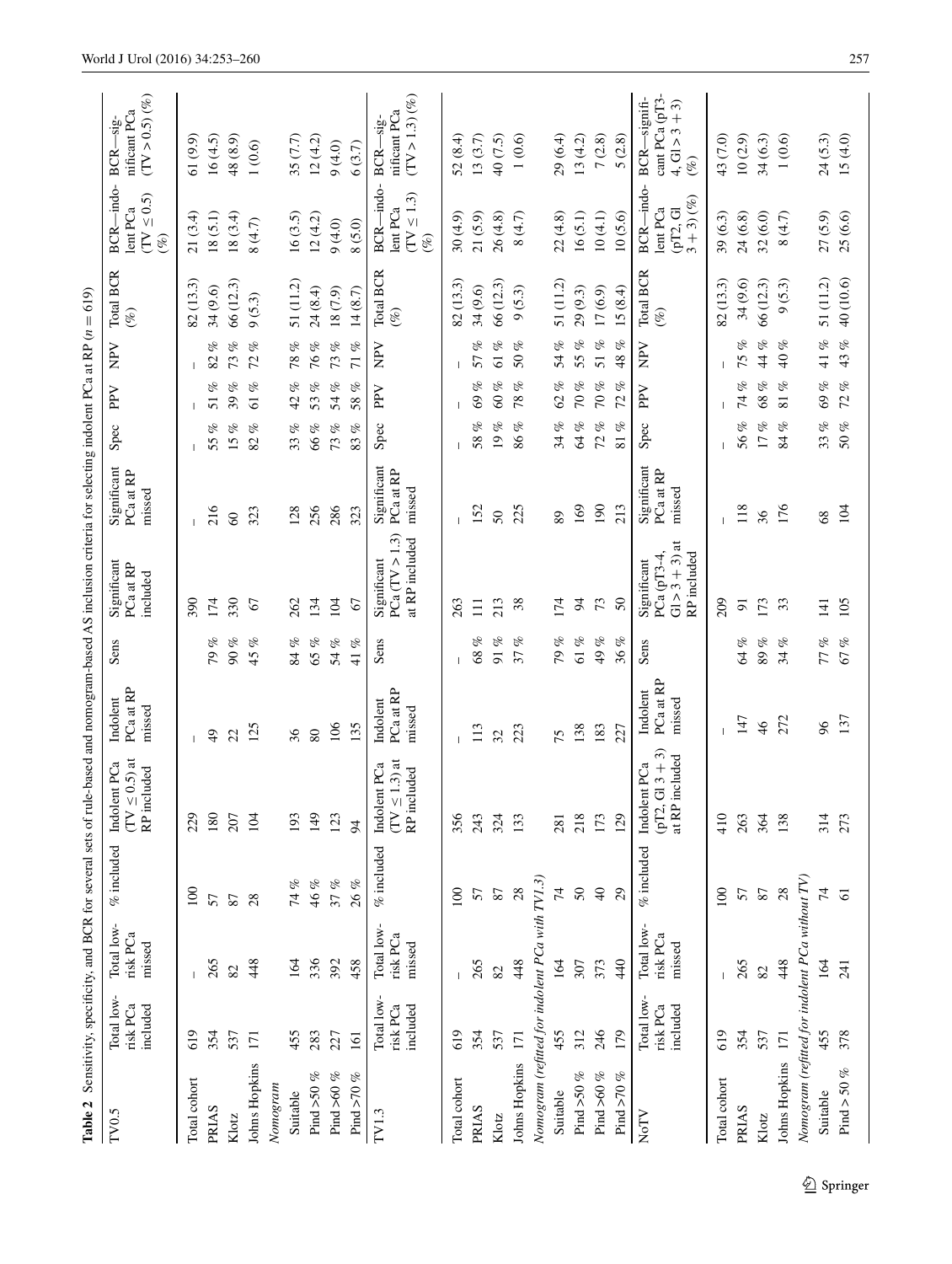| NoTV            | risk PCa<br>ncluded | risk PCa<br>mssed |    | Total low- Total low- % included Indolent PCa Indolent<br>$(pT2, G13 + 3)$ PCa at RP<br>at RP included | missed | Sens     | PCa (pT3-4,<br>Gl > 3 + 3) at<br>Significant<br>RP included | missed |  |                                    | $(4, 3)$ $(4, 6)$<br>$pT2$ , Gl | cant PCa (pT3-<br>Significant Spec PPV NPV Total BCR BCR—indo-BCR—signifi-<br>PCa at RP<br>$(96)$ (%) lent PCa cant PCa (pT3-<br>$4, G1 > 3 + 3$<br>$(\%)$ |
|-----------------|---------------------|-------------------|----|--------------------------------------------------------------------------------------------------------|--------|----------|-------------------------------------------------------------|--------|--|------------------------------------|---------------------------------|------------------------------------------------------------------------------------------------------------------------------------------------------------|
| Pind > 60 % 299 |                     |                   |    | 226                                                                                                    |        | 55 % 73  |                                                             | 136    |  | 65% 76% 43% 30 (10.0)              | 20(6.7)                         | 10(3.3)                                                                                                                                                    |
| Pind > 70 % 202 |                     | 417               | 33 | 149                                                                                                    | 261    | $36%$ 53 |                                                             | 156    |  | $75\%$ 74 % 37 % 18 (8.9) 12 (5.9) |                                 | 6(3.0)                                                                                                                                                     |
|                 |                     |                   |    | Sens sensitivity, Spec specificity, PPV positive predictive value; NPV negative predictive value       |        |          |                                                             |        |  |                                    |                                 |                                                                                                                                                            |

**Table 2** continued

Table 2 continued

through target biopsies [\[21](#page-6-20)]. MRI may therefore also help better select AS candidates [\[22](#page-6-21)]. Several studies have shown the additional value of MRI in an AS protocol [\[21](#page-6-20)[–23](#page-6-22)]. Stamatakis et al. [22] combined MRI-based factors into a nomogram which generates a probability for confirmed AS candidacy. They found that three MRI-based factors, i.e. number of lesions, lesion suspicion, and lesion density, were associated with confirmatory biopsy outcome and reclassification. A created nomogram which uses these factors has promising predictive accuracy, according to Stamatakis et al. [\[22](#page-6-21)]. It could be that adding such factors to the currently existing rule-based selection criteria or the nomogram could improve sensitivity and specificity and therewith AS patient selection.

A first limitation of our study lies in the fact that men in our cohort were diagnosed with sextant biopsies. Sextant biopsy does not reflect current clinical practice anymore; nowadays, current practice relies on 8–18 core biopsies. Studies that applied more extended biopsy schemes argue that with a sextant biopsy protocol, 10–30 % of cancers are missed [\[24](#page-6-23)]. Several studies reported that when 8–12 cores were taken, the PCa detection rate in a clinical set ting might increase [[24,](#page-6-23) [25](#page-7-0)]. We validated the previously developed nomogram in multiple other populations in which more extended biopsy schemes were used. Results of these validation studies showed that the nomogram pre dicted indolent PCa with good discrimination, indicating that it can be broadly applied in contemporary urologi cal practice [\[26](#page-7-1), [27\]](#page-7-2). In addition, we extracted correction factors for the adjustment of the nomogram with which contemporary extended biopsy schemes can be addressed [\[28](#page-7-3)]. Another limitation is that follow-up time of our study cohort is too short to assess mortality outcomes and relate these to baseline selection criteria. The lack of mortality outcomes was also the reason to choose BCR as an end point instead. Many men with BCR, however, will never develop metastasised disease or die from PCa [\[29](#page-7-4)]. Thirdly, patients underwent RP in different centres in either Swe den or the Netherlands. They were operated by different surgeons using different techniques for RP, which might influence outcomes. Finally, 247 cases included in this analysis were also used in the validation and construction of the nomogram. This may lead to an overestimated per formance of the nomogram and Pind. The strength of this study lies in the fact that all men were diagnosed with PCa within ERSPC (Sweden and the Netherlands), resulting in standardised pathological examination of biopsy specimens and structured data follow-up [[30\]](#page-7-5).

In conclusion, in our cohort of Dutch and Swedish screen-detected PCa patients who all underwent initial RP, 37 % had TV0.5 indolent PCa at RP increasing to 58 % for the TV1.3 indolent PCa criteria and 66 % for the NoTV indolent PCa definition. Performance of an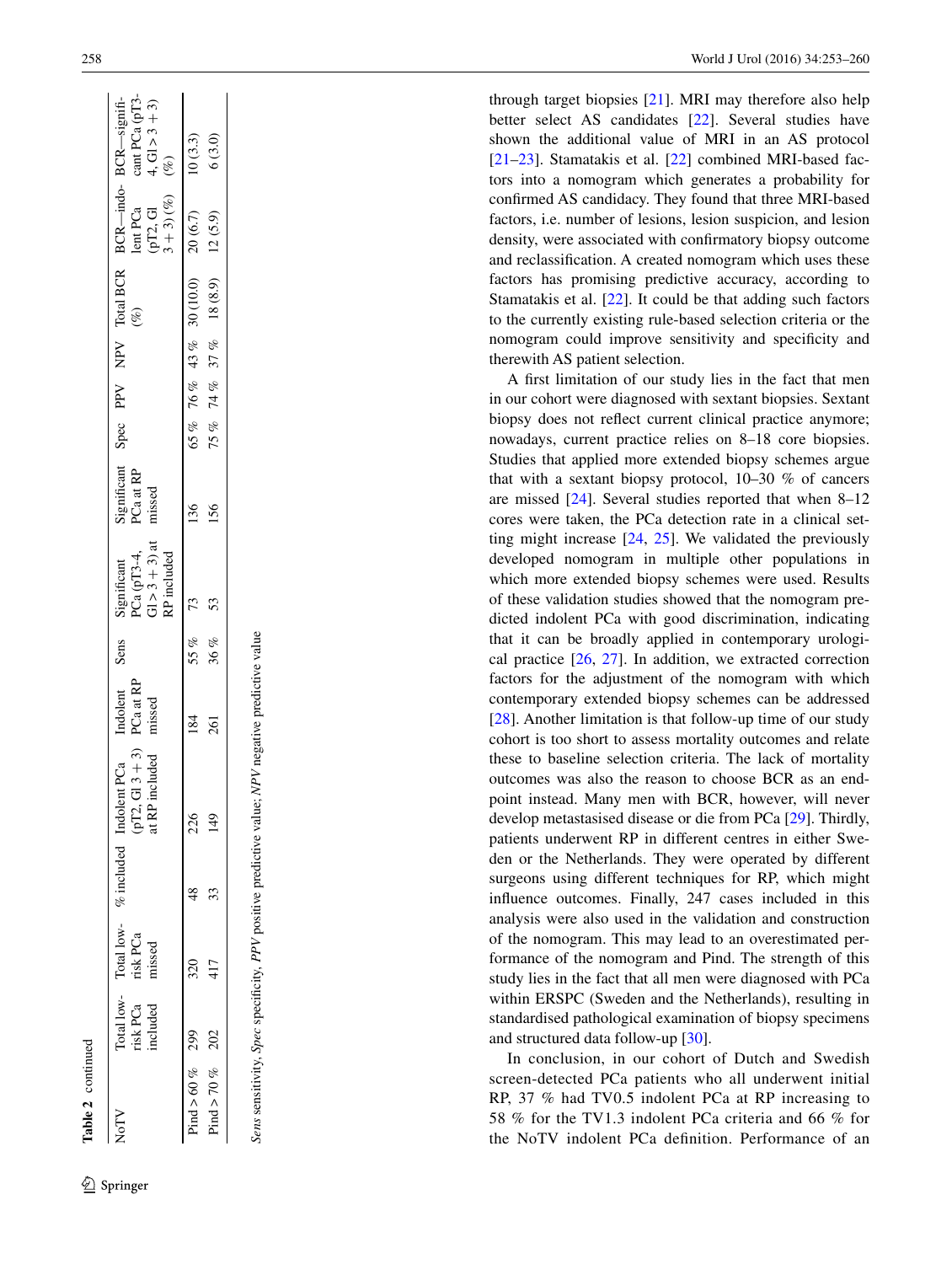ERSPC-based TV0.5 nomogram and rule-based selection by the Johns Hopkins and PRIAS criteria is comparable. Because the nomogram allows individual tradeoffs, it could be a good alternative to applying rigid rule-based criteria. Furthermore, a nomogram anticipates on the continuous improvement of risk assessment by newly emerging risk criteria, including imaging modalities.

**Acknowledgments** The international coordination of the European Randomized Study of Screening for Prostate Cancer (ERSPC) has been supported since the study's initiation in 1991 by grants from Europe Against Cancer and the fifth and sixth framework programme of the European Union, by many grants from agencies in the individual participating countries, and by unconditional grants from Beckman Coulter Hybritech Inc. Data referred to in this report are derived from ERSPC Rotterdam and Sweden. ERSPC Rotterdam has been supported by grants from the Dutch Cancer Society, the Netherlands Organisation for Health Research and Development, and the Abe Bonnema Foundation, as well as by many private donations. ERSPC Sweden has been supported by grants from Abbott Pharmaceuticals, Sweden; Af Jochnick's foundation; Catarina and Sven Hagstroms family foundation; Gunvor and Ivan Svensson's foundation; Johanniterorden, King Gustav V Jubilée Clinic Cancer Research Foundation; Sahlgrenska University Hospital, Schering Plough, Sweden; Swedish Cancer Society, Wallac Oy, Turku, Finland.

#### **Compliance with Ethical Standards**

**Conflict of interest** The authors have nothing to disclose.

**Open Access** This article is distributed under the terms of the Creative Commons Attribution 4.0 International License (http://creativecommons.org/licenses/by/4.0/), which permits unrestricted use, distribution, and reproduction in any medium, provided you give appropriate credit to the original author(s) and the source, provide a link to the Creative Commons license, and indicate if changes were made.

## **References**

- <span id="page-6-0"></span>1. Bangma CH, Roobol MJ, Steyerberg EW (2009) Predictive models in diagnosing indolent cancer. Cancer 115(13 Suppl):3100–3106
- <span id="page-6-1"></span>2. van den Bergh RC, Roemeling S, Roobol MJ, Roobol W, Schroder FH, Bangma CH (2007) Prospective validation of active surveillance in prostate cancer: the PRIAS study. Eur Urol 52(6):1560–1563
- <span id="page-6-2"></span>3. Ip S, Dahabreh IJ, Chung M et al (2011) An evidence review of active surveillance in men with localized prostate cancer. Evid Rep Technol Assess (Full Rep). 204:1–341
- <span id="page-6-3"></span>4. Venderbos LD, Bokhorst LP, Bangma CH, Roobol MJ (2013) Active surveillance: oncologic outcome. Curr Opin Urol 23(3):268–272
- <span id="page-6-4"></span>5. Bul M, van den Bergh RC, Rannikko A et al (2012) Predictors of unfavourable repeat biopsy results in men participating in a prospective active surveillance program. Eur Urol 61(2):370–377 (**Epub 2011/06/28**)
- <span id="page-6-5"></span>6. Bul M, Zhu X, Valdagni R et al (2013) Active surveillance for low-risk prostate cancer worldwide: the PRIAS study. Eur Urol 63(4):597–603
- <span id="page-6-6"></span>7. Gandaglia G, Giannarini G, Suardi N, Montorsi F, Briganti A (2014) Will active surveillance for clinically localized prostate cancer survive in the era of individualized medicine? Eur Urol 66(2):186–187
- <span id="page-6-7"></span>8. Louie-Johnsun M, Neill M, Treurnicht K, Jarmulowicz M, Eden C (2009) Final outcomes of patients with low-risk prostate cancer suitable for active surveillance but treated surgically. BJU Int 104(10):1501–1504
- <span id="page-6-8"></span>9. Suardi N, Capitanio U, Chun FK et al (2008) Currently used criteria for active surveillance in men with low-risk prostate cancer: an analysis of pathologic features. Cancer 113(8):2068–2072
- <span id="page-6-9"></span>10. Roobol MJ, Kirkels WJ, Schroder FH (2003) Features and preliminary results of the Dutch centre of the ERSPC (Rotterdam, the Netherlands). BJU Int 92(Suppl 2):48–54
- <span id="page-6-10"></span>11. Hugosson J, Aus G, Bergdahl S et al (2003) Population-based screening for prostate cancer by measuring free and total serum prostate-specific antigen in Sweden. BJU Int 92(Suppl 2):39–43
- <span id="page-6-11"></span>12. Epstein JI, Walsh PC, Carmichael M, Brendler CB (1994) Pathologic and clinical findings to predict tumor extent of nonpalpable (stage t1 c) prostate cancer. JAMA 271(5):368–374
- <span id="page-6-12"></span>13. Steyerberg EW, Roobol MJ, Kattan MW, van der Kwast TH, de Koning HJ, Schroder FH (2007) Prediction of indolent prostate cancer: validation and updating of a prognostic nomogram. J Urol 177(1):107–112 **(discussion 12)**
- <span id="page-6-13"></span>14. Wolters T, Roobol MJ, van Leeuwen PJ et al (2011) A critical analysis of the tumor volume threshold for clinically insignificant prostate cancer using a data set of a randomized screening trial. J Urol 185(1):121–125
- <span id="page-6-15"></span>15. Van der Kwast TH, Roobol MJ (2013) Defining the threshold for significant versus insignificant prostate cancer. Nat Rev Urol. 10(8):473–482
- <span id="page-6-14"></span>16. Iremashvili V, Pelaez L, Manoharan M, Jorda M, Rosenberg DL, Soloway MS (2012) Pathologic prostate cancer characteristics in patients eligible for active surveillance: a head-to-head comparison of contemporary protocols. Eur Urol 62(3):462–468
- <span id="page-6-16"></span>17. Freedland SJ, Sutter ME, Dorey F, Aronson WJ (2003) Defining the ideal cutpoint for determining PSA recurrence after radical prostatectomy. Prostate-specific antigen. Urology. 61(2):365–369
- <span id="page-6-17"></span>18. Vickers AJ, Elkin EB (2006) Decision curve analysis: a novel method for evaluating prediction models. Med Decis Mak 26(6):565–574
- <span id="page-6-18"></span>19. van Vugt HA, Roobol MJ, van der Poel HG et al (2012) Selecting men diagnosed with prostate cancer for active surveillance using a risk calculator: a prospective impact study. BJU Int 110(2):180–187
- <span id="page-6-19"></span>20. Wang SY, Cowan JE, Cary KC, Chan JM, Carroll PR, Cooperberg MR (2014) Limited ability of existing nomograms to predict outcomes in men undergoing active surveillance for prostate cancer. BJU Int 114(6b):E18–E24
- <span id="page-6-20"></span>21. Moore CM, Ridout A, Emberton M (2013) The role of MRI in active surveillance of prostate cancer. Curr Opin Urol 23(3):261–267
- <span id="page-6-21"></span>22. Stamatakis L, Siddiqui MM, Nix JW et al (2013) Accuracy of multiparametric magnetic resonance imaging in confirming eligibility for active surveillance for men with prostate cancer. Cancer 119(18):3359–3366
- <span id="page-6-22"></span>23. Hoeks CM, Somford DM, van Oort IM et al (2014) Value of 3-T multiparametric magnetic resonance imaging and magnetic resonance-guided biopsy for early risk restratification in active surveillance of low-risk prostate cancer: a prospective multicenter cohort study. Invest Radiol 49(3):165–172
- <span id="page-6-23"></span>24. Eichler K, Hempel S, Wilby J, Myers L, Bachmann LM, Kleijnen J (2006) Diagnostic value of systematic biopsy methods in the investigation of prostate cancer: a systematic review. J Urol 175(5):1605–1612